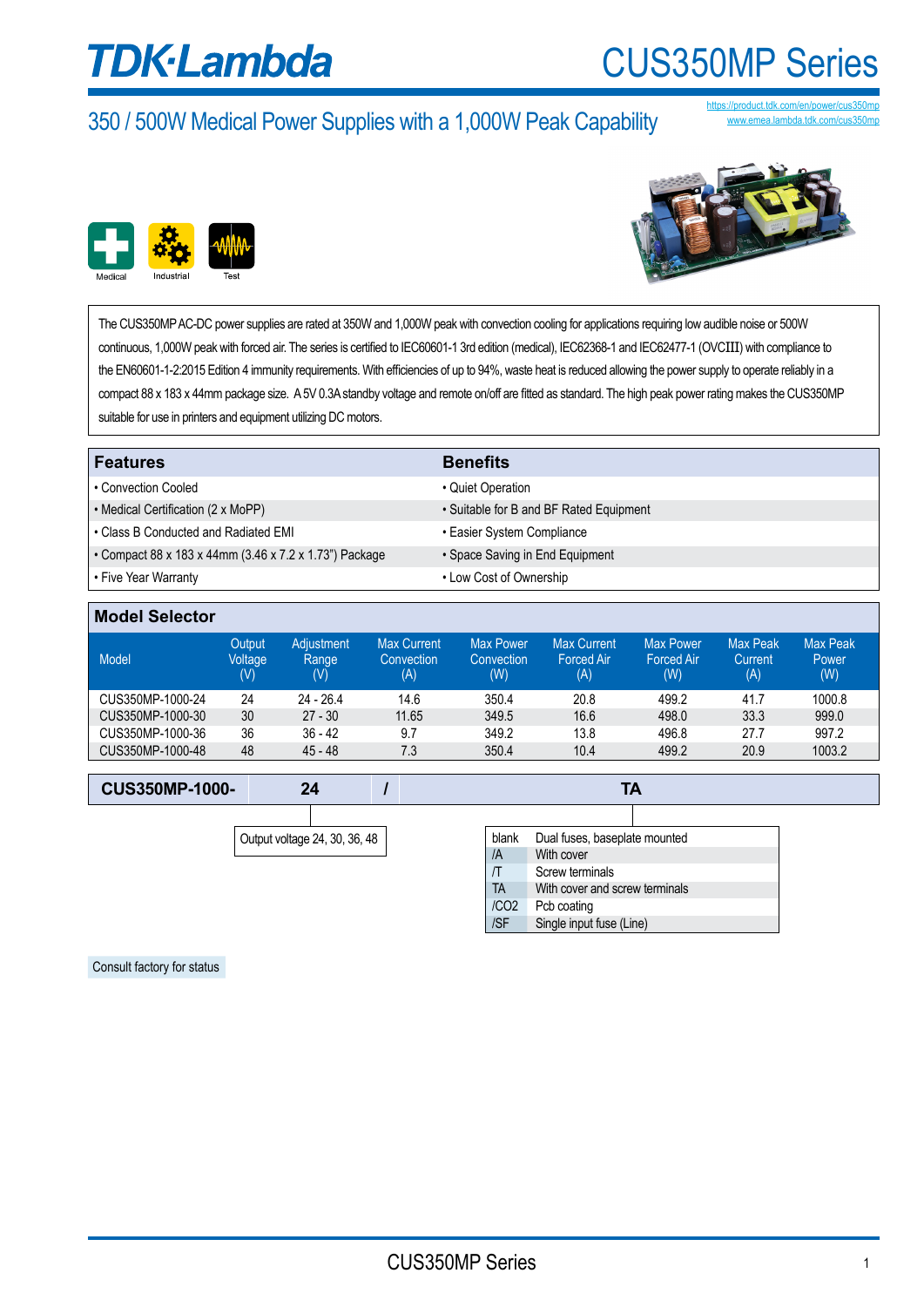

### **Specifications**

| <b>Model</b>                              |                          | <b>CUS350MP-1000</b>                                             |  |  |
|-------------------------------------------|--------------------------|------------------------------------------------------------------|--|--|
|                                           |                          |                                                                  |  |  |
| Input                                     |                          |                                                                  |  |  |
| Input Voltage range                       | Vac / Vdc                | 85 - 265 Vac. 120 - 370 Vdc (1) (2)                              |  |  |
| Input Frequency                           | Hz                       | 47 - 63                                                          |  |  |
| Input Current (115/230Vac)                | A                        | Convection cooled: 3.6 / 1.7. Forced air: 4.9 / 1.5              |  |  |
| Inrush Current at 100/200Vac (Cold Start) | A                        | 15 / 30 first inrush, 30 / 30 second inrush                      |  |  |
| Leakage Current                           | uA                       | $<$ 300 (60Hz)                                                   |  |  |
| Power Factor (10/200Vac)                  |                          | 0.98/0.93                                                        |  |  |
| Harmonic Compliance                       | $\overline{\phantom{a}}$ | Meets IEC61000-3-2                                               |  |  |
| Hold Up Time                              | ms                       | Convection cooled: 20. Forced air: 15. (Typical)                 |  |  |
| Efficiency at 115/230Vac (Typ)            | $\frac{0}{0}$            | 91/94                                                            |  |  |
| Conducted & Radiated EMI                  | -                        | EN55011 / EN55032-B, FCC Class B, VCCI-B                         |  |  |
| Immunity                                  | $\overline{\phantom{a}}$ | See immunity section                                             |  |  |
| <b>Insulation Class</b>                   |                          | Class I                                                          |  |  |
| <b>Safety Agency Certifications</b>       | -                        | IEC/ES/EN60601-1, IEC/UL/EN62368-1, EN62477-1 (OVC III), CE Mark |  |  |

| <b>Immunity</b>                        |                   |                   |          |                                                             |
|----------------------------------------|-------------------|-------------------|----------|-------------------------------------------------------------|
| <b>Test</b>                            | <b>Standard</b>   | <b>Test Level</b> | Criteria |                                                             |
| <b>ESD</b>                             | EN61000-4-2       | 3                 | A        |                                                             |
| <b>Radiated Susceptibility</b>         | EN61000-4-3       | 3                 | A        |                                                             |
| <b>Electrical Fast Transient Burst</b> | EN61000-4-4       | 3                 | A        |                                                             |
| Surge                                  | EN61000-4-5       | 3(4)              | A        | Level 4 common mode only                                    |
| <b>Conducted Susceptibility</b>        | EN61000-4-6       | 3                 | Α        |                                                             |
| Magnetic fields                        | EN61000-4-8       | 4                 | A        |                                                             |
| <b>ESD</b>                             |                   | 4                 | A        |                                                             |
| <b>Radiated Susceptibility</b>         | IEC60601-1-2 Ed.4 | 3                 | A        |                                                             |
| <b>Electrical Fast Transient Burst</b> |                   | 3                 | A        |                                                             |
|                                        | EN61000-4-11      | 30% dip 500ms     | A        |                                                             |
|                                        |                   | 60% dip 200ms     | B/A      | 100Vac / 230Vac                                             |
|                                        |                   | 100% dip 20ms     | A        |                                                             |
| Voltage Dips and                       |                   | 100% dip 500ms    | B        | ۰                                                           |
| Input Interruptions                    |                   | 30% dip 500ms     | A        |                                                             |
|                                        | IEC60601-1-2 Ed.4 | 60% dip 200ms     | A        |                                                             |
|                                        |                   | 100% dip 20ms     | A        | Customer to consider essential performance of end equipment |
|                                        |                   | 100% dip 500ms    | B        |                                                             |
| SEMI F47 Line Dip                      | SEMI F47          |                   |          | At input voltages > 200Vac                                  |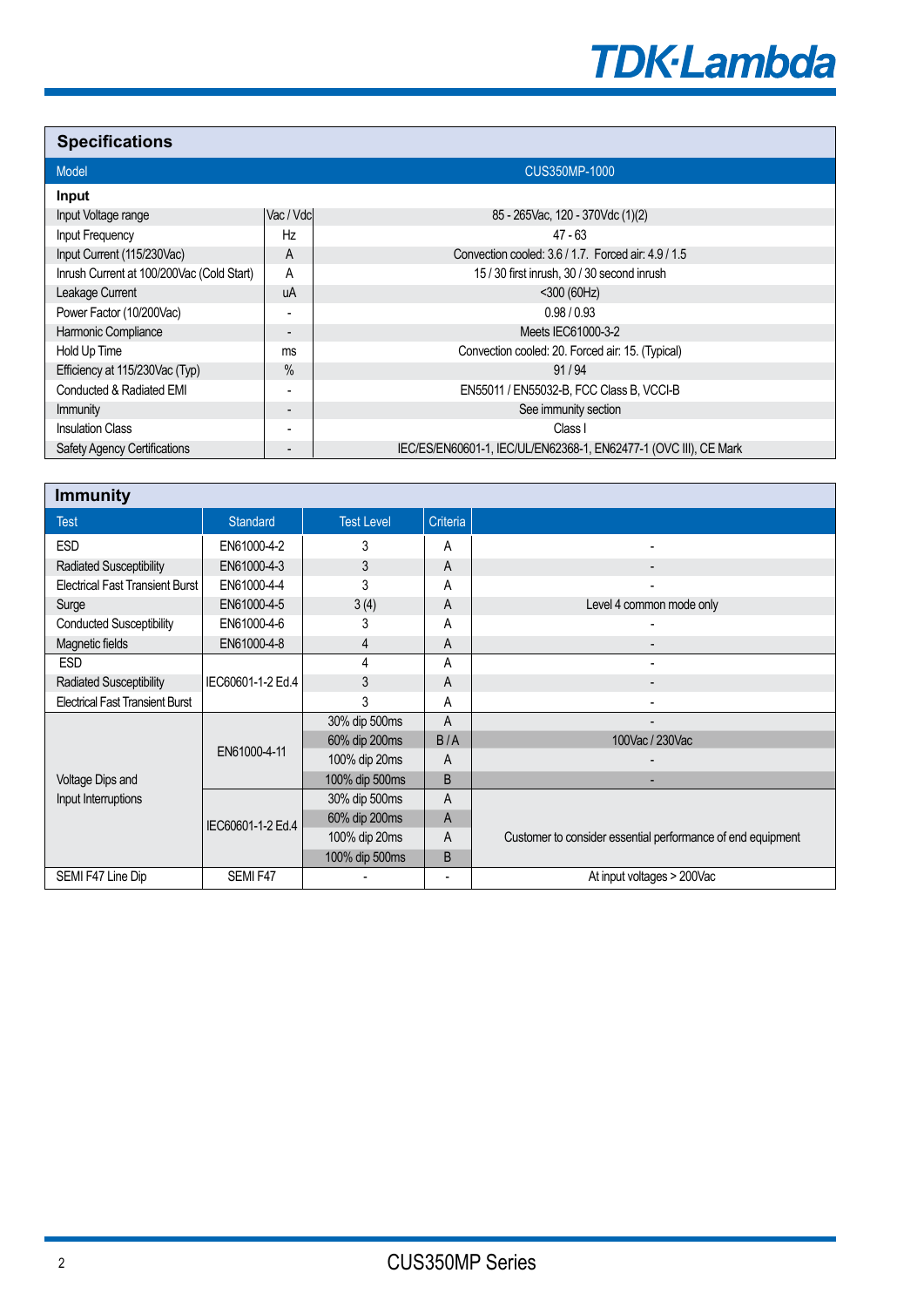# **TDK-Lambda**

### **Specifications**

| <b>Model</b>                     |                          | <b>CUS350MP-1000</b>                                                                                                       |
|----------------------------------|--------------------------|----------------------------------------------------------------------------------------------------------------------------|
| <b>Output</b>                    |                          |                                                                                                                            |
| Output Voltage Tolerance         | $\%$                     | ±1                                                                                                                         |
| Switching Frequency (Converter)  | kHz                      | 75 to 120. At light or no load the CUS350MP-1000 will operate in intermittent burst mode                                   |
| Line Regulation                  | $\%$                     | 4                                                                                                                          |
| Load Regulation                  | $\%$                     | 8                                                                                                                          |
| <b>External Load Capacitance</b> | uF                       | 24V: 10,000, 30V: 8,750, 36V: 7,500, 48V: 5,000                                                                            |
| Ripple & Noise                   | mV                       | 1% (0 to 50°C), 2% (-20 to 0°C)                                                                                            |
| <b>Temperature Coefficient</b>   | %/°C                     | < 0.02                                                                                                                     |
| Minimum Load                     |                          | No minimum load required                                                                                                   |
| <b>Overcurrent Protection</b>    | $\%$                     | >101                                                                                                                       |
| Overvoltage Protection           | V                        | 24V: >28.1, 30V: >31.1, 36V: 44.1, 48V: >50.1                                                                              |
| Overtemperature Protection       | $\overline{a}$           | Yes, latching. Cycle AC or use remote on/off to reset                                                                      |
| Remote Sense                     | $\overline{a}$           | No                                                                                                                         |
| Remote On/Off                    | $\overline{\phantom{a}}$ | Apply short to enable output voltage                                                                                       |
| DC Good / Fan Alarm              |                          |                                                                                                                            |
| <b>Standby Voltage</b>           | $\overline{a}$           | 5V 0.3A isolated (always on)                                                                                               |
| Indicators                       |                          |                                                                                                                            |
| <b>Parallel Operation</b>        |                          | Not possible                                                                                                               |
| Series Operation                 |                          | Possible, see installation manual                                                                                          |
| Environmental                    |                          |                                                                                                                            |
| <b>Operating Temperature</b>     | $^{\circ}C$              | -20 to +70, derate linearly to 30% load from 50 to 70. See Note (2) for links to the specification and instruction manual. |
| Storage Temperature              | $\mathrm{^{\circ}C}$     | $-30$ to $+75$                                                                                                             |
| Humidity (non condensing)        | %RH                      | Operating: 30 - 90, Storage: 30 - 90                                                                                       |
| Cooling                          |                          | Convection or >2.2m/s forced air directed at components C8, C9 and T1 (2)                                                  |
| Altitude                         | m                        | 5000 (IEC62368-1), 4000 (IEC60601-1), 2000 (IEC62477-1)                                                                    |
| Withstand Voltage (For 1 minute) |                          | Input to Ground 2kVac (1xMoPP), Input to Output 4kVac (2xMoPP),                                                            |
|                                  |                          | Output to Ground 1.5kVac (1xMoPP) for 1 min.                                                                               |
| <b>Isolation Resistance</b>      | M <sub>2</sub>           | >100 at 25°C, 70%RH & 500VDC                                                                                               |
| Vibration (Non-operating)        |                          | 10 - 55Hz: 19.6m/s <sup>2</sup> (sweep 1 min) X, Y, Z for 1 hour                                                           |
| Shock                            | ÷,                       | $< 196.1$ m/s <sup>2</sup>                                                                                                 |
| <b>Other</b>                     |                          |                                                                                                                            |
| Weight (Typ)                     | g                        | Open frame: 770                                                                                                            |
| Size (LxWxH)                     | mm                       | Open frame: 183 x 88 x 44                                                                                                  |
| Size (LxWxH)                     | Inches                   | Open frame: 7.2 x 3.46 x 1.73                                                                                              |
| <b>Connectors</b>                |                          | Input and output connectors JST VHR5N Signal JST PHDR-8VS                                                                  |
| MTBF - Telcordia SR-332 issue 3* | Hours                    | 1,066,036                                                                                                                  |
| Warranty                         | yrs                      | 5                                                                                                                          |

Notes

See website for detailed specifications, test methods and installation manual

(1) Safety certified for AC input only

(2) Consult [specification](https://product.tdk.com/system/files/dam/doc/product/power/switching-power/ac-dc-converter/specification/cus350mp-1000_spc.pdf) and [instruction manual](https://product.tdk.com/system/files/dam/doc/product/power/switching-power/ac-dc-converter/instruction_manual/cus350mp-1000_apl.pdf) for derating and peak power characteristics

\*24V output model, 25°C ambient, full load, 200Vac input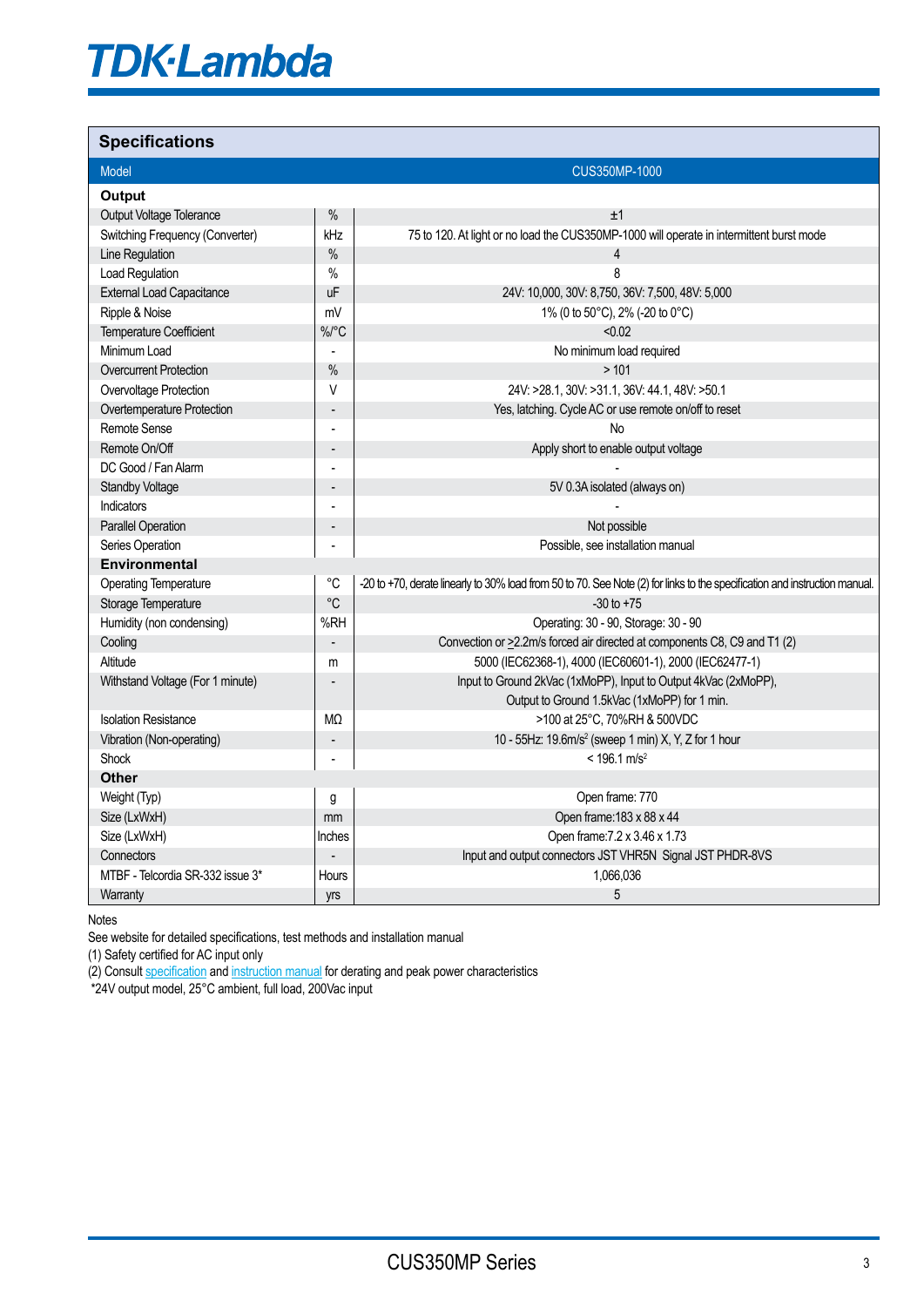## **TDK**·Lambda

#### **Outline Drawing (open frame)** VIEW A  $\frac{2-(179)}{(168.0)}$ SEE NOTE A  $\overline{\mathbb{P}^{\bigcirc}}$  $\circ$  iii محالا  $\overline{\mathbf{u}}$  $(7.0)$ 'n CN1 SEE NOTE ¶"" ∦ SEE NOTE C 88.0±1<br>74.0±0.5  $\widehat{a}$ Ī®  $(55)$ **VOLTAGE**<br>ADJUSTMENT  $\overline{36}$ ক্⊕  $\circledcirc$  $\frac{44.0 \pm 1}{4}$  $2 - 6.5$  $\frac{2-170.0\pm0.5}{(177.0)}$  $\frac{2-7.0}{(17.5)}$  $\frac{1}{183.0 \pm 1}$ NAME PLATE NAME PLATE SEE NOTE B-DESCRIPTION<br>
EADER (INPUT SIDE CN1) B3P5-VH(LF)(SN)<br>
EADER (OUTPUT SIDE CN51 & CN52) B3P5-VH(LF)(SN)<br>
EADER (SICNAL CONNECTOR CN53) BBB-PHOSS(IE)(SN) MANUFACT. QTY  $\frac{1}{2}$ CUS350MP-1000-24 **INPUT 100-240VAC ~ 6.2A 50-60Hz**   $rac{151}{151}$  $\frac{1}{2}$ **OUTPUT 24V 14.6A** MADE IN**HFP** JAPAN  $\overline{\phantom{a}}$ HOUS THE PRODUCT); ە| |c NUFACT SCRIPTION<br>HOUSING (CN1)<br>HOUSING (CN51<br>HOUSING (CN53  $\frac{PRH}{VHR-5N}$ <br>VHR-5N<br>PHDR-8VS 号史  $\overline{u}$  $\overline{\phantom{a}}$  $\overline{\phantom{a}}$ SOCKET JST<br>JST<br>JST  $\overline{\text{c}}$  CN52  $\frac{1}{1}$ VIEW A **NOTES** MATCHING PINS & TOOL (NOT INCLUDED WITH THE PRODUCT): ALLES ARE FOR CUSTOMER'S CHASSIS MOUNTING.<br>
A: 4-03.5 HOLES ARE FOR CUSTOMER'S CHASSIS MOUNTING.<br>
B: MODEL NAME, INPUT VOLTAGE RANGE, NOMINAL OUTPUT VOLTAGE,<br>
MAXIMUM OUTPUT CURRENT AND COUNTRY OF MANUFACTURE ARE SHOWN HER THE MINUTED CONTROL TO BE CHEEN TO CONTROL TO THE MINUTED CONTROL TO THE MINUTED CONTROL TO THE MINUTED CONTROL TO THE THE MINUTED CONTROL TO THE MINUTED CONTROL TO THE MINUTED THE MINUTED ON THE THE MINUTED THE MINUTED ON SIGNAL CONNECTOR (CN53 D: SIGNAL CONNECTOR INFORMATION<br>
PIN CONFIGURATION AND FUNCTIONS OF CN53 PART DESCRIPTION **ANUFACT**  $QTY$ PART NAME<br>SPHD-002T-P0.5<br>SPHD-001T-P0.5<br>YRS-620, YC-610R FINCTION<br>
TUNCTION<br>
REMOTE ON/OFF TERMINAL<br>
REMOTE ON/OFF TERMINAL<br>
GND FOR REMOTE ON/OFF TERMINAL<br>
REMOTE ON/OFF TERMINAL<br>
REMOTE ON/OFF TERMINAL<br>

GTUADE ON FIGURE SUPPLY TERMINAL PINS <u>JST</u> <u>PIN 2:</u><br>\*MUST NOT APPLY VOLTAGE EXTERNALLY.<br>IT WILL CAUSE POWER SUPPLY DAMAGE. PIN NO. CONFIGURATION HAND CRIMPING TOO .<br>JST  $+RO$  $\overline{R}$  $rac{R}{+RS}$ <br>-STE STANDBY SUPPLY (5V/0.3A)<br>
CND FOR STANDBY SUPPLY<br>
STANDBY SUPPLY (5V/0.3A)  $\boxed{\text{MODEL NAME} \begin{bmatrix} \text{unit}: \text{mm} \\ \text{CUS350MP} - 1000 \end{bmatrix}}$  $\frac{+STB}{+STB}$ <br> $\frac{-STB}{+STB}$  $\overline{\phantom{a}}$ **TDK-Lambda**  $\overline{\mathbf{g}}$ FOR FURTHER INFORMATION, REFER TO INSTRUCTION MANUAL.